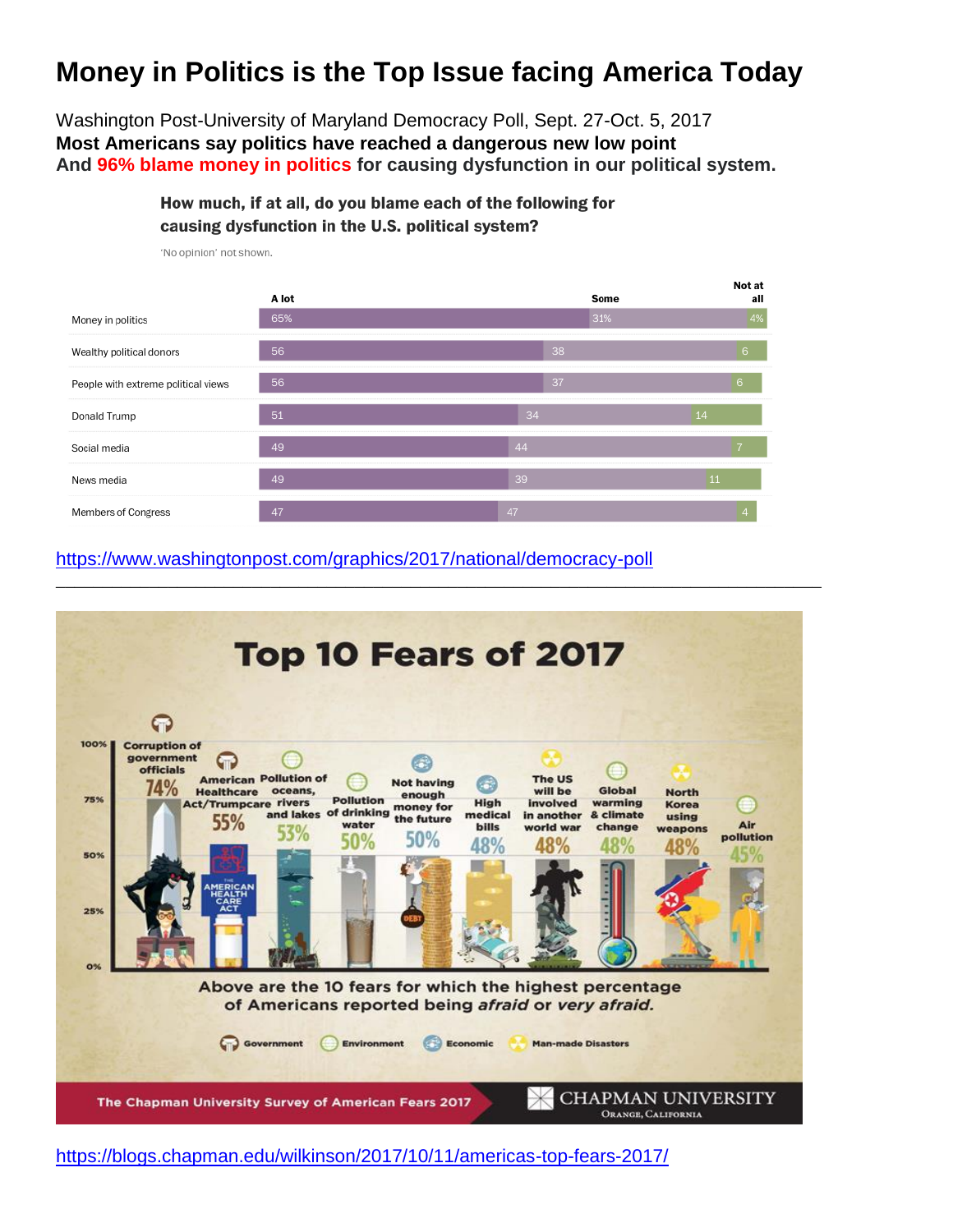Figure 1

# Corruption In D.C., Health Care Are What Voters Want To Hear 2018 Candidates Talk About

REGISTERED VOTERS: How important do you think it is for 2018 candidates to talk about each of the following?



NOTE: "Not at all important (Vol.)" and Don't know/Refused responses not shown. Question wording abbreviated. See topline for full question wording.

SOURCE: KFF Health Tracking Poll (conducted August 23-28, 2018)

[https://www.kff.org/health-reform/poll-finding/kaiser-health-tracking-poll-late-summer-2018-the](https://www.kff.org/health-reform/poll-finding/kaiser-health-tracking-poll-late-summer-2018-the-election-pre-existing-conditions-and-surprises-on-medical-bills/)[election-pre-existing-conditions-and-surprises-on-medical-bills/](https://www.kff.org/health-reform/poll-finding/kaiser-health-tracking-poll-late-summer-2018-the-election-pre-existing-conditions-and-surprises-on-medical-bills/)

\_\_\_\_\_\_\_\_\_\_\_\_\_\_\_\_\_\_\_\_\_\_\_\_\_\_\_\_\_\_\_\_\_\_\_\_\_\_\_\_\_\_\_\_\_\_\_\_\_\_\_\_\_\_\_\_\_\_\_\_\_\_\_\_\_\_\_\_\_\_\_\_\_\_\_\_

The September 2018 WSJ/NBC poll showed that 77% of surveyed registered voters said that "Reducing the influence of special interests and corruption in Washington" is either the most important or a very important issue facing the country.

[http://media1.s-nbcnews.com/i/today/z\\_creative/18955%20NBCWSJ%20September%20Poll.pdf](http://media1.s-nbcnews.com/i/today/z_creative/18955%20NBCWSJ%20September%20Poll.pdf)

\_\_\_\_\_\_\_\_\_\_\_\_\_\_\_\_\_\_\_\_\_\_\_\_\_\_\_\_\_\_\_\_\_\_\_\_\_\_\_\_\_\_\_\_\_\_\_\_\_\_\_\_\_\_\_\_\_\_\_\_\_\_\_\_\_\_\_\_\_\_\_\_\_\_\_\_\_\_\_\_\_\_\_\_\_\_\_\_

### Three generations say honesty in government is no. 1 issues

|                             | <b>Millennials</b> | Gen X | <b>Boomers</b> |
|-----------------------------|--------------------|-------|----------------|
| Honesty in government       | <b>78%</b>         | 88%   | 91%            |
| Jobs and the economy        | 74%                | 88%   | 88%            |
| Health care                 | 71%                | 81%   | 81%            |
| <b>Social Security</b>      | 63%                | 76%   | 88%            |
| <b>Medicare</b><br>卷        | 60%                | 71%   | 85%            |
| Access to quality education | 73%                | 79%   | 77%            |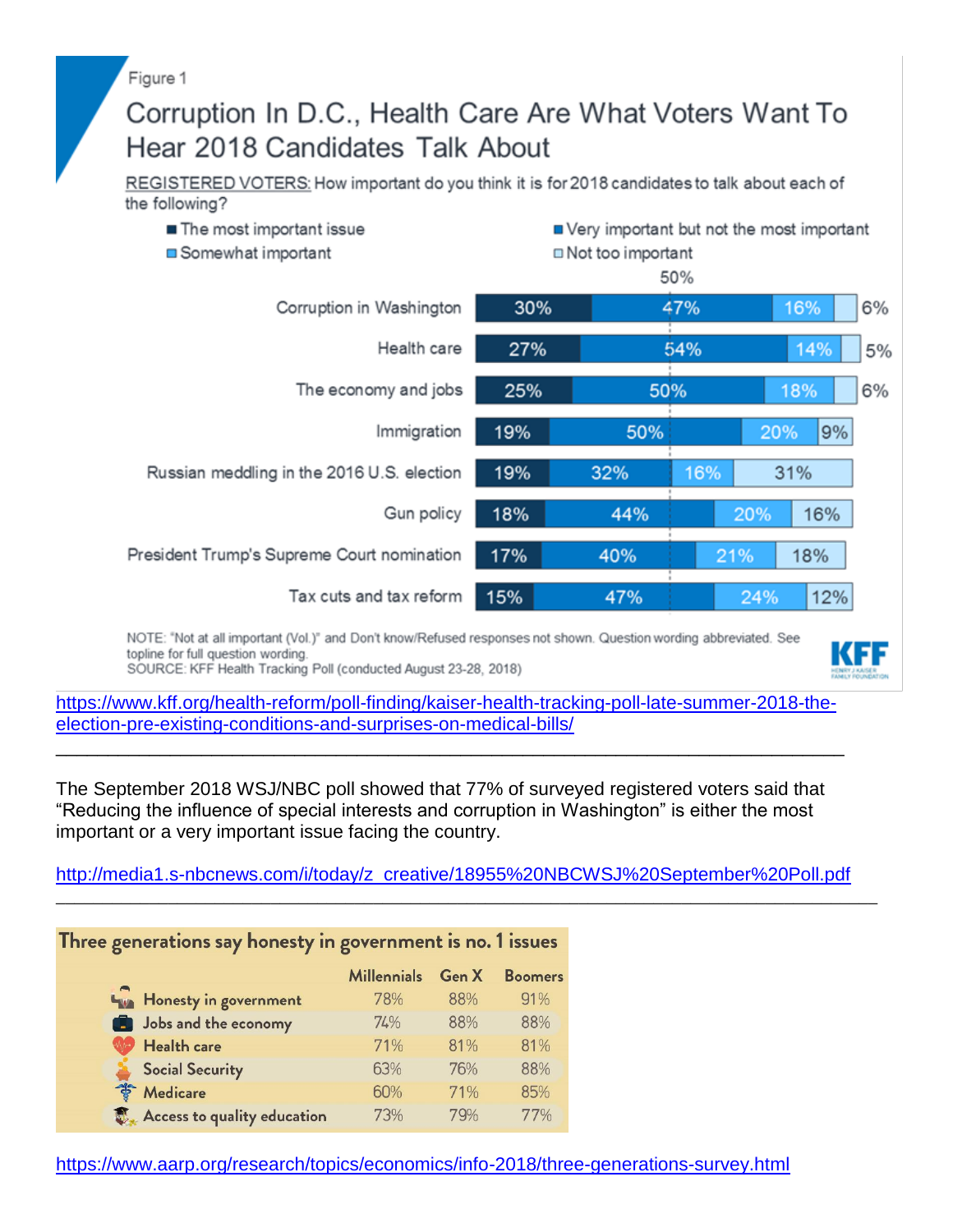

#### <https://wiuta.org/wp-content/uploads/2019/01/ECU-Post-Elect-Public-Memo-FINAL-112018.pdf>

**[New polling from GSG and End Citizens United](http://r20.rs6.net/tn.jsp?f=001yr62lwNgBK2_QIJNtvgVSnGymTN866KF4rvKSR5UHT_QdC6N5NQuMovkVyqg83gbs8u2oF3_UuASxRMnb5Ty6ovtsmpXHmXvO3bHkQH7kjTzSlASffv2eZwQByMrZ8gD5AmQUzpHGA7TxjnwGJYD0JWfa44i31bq1BLkdyJIB8VIuDGe7vSOaIbmv9C4CF0E5izXi-DBJ-eK7xAN3Fa6YvcUlPvwz-i-PBziKcJgdYLO8Hwp6LcsUSoeavbCSo5tKikjzLEulE0=&c=0f1crrONaFHn05ufRjJpgLbF0dxPNj-8W8q_pQbfiXBL7cplxxAnxA==&ch=oWwEgmMQycejut0hH1wTkxshC2E-p79ENIQFFNPN27AvdQJ5x6LnXg==) shows that corruption is a top issue for voters in battleground states.**

\_\_\_\_\_\_\_\_\_\_\_\_\_\_\_\_\_\_\_\_\_\_\_\_\_\_\_\_\_\_\_\_\_\_\_\_\_\_\_\_\_\_\_\_\_\_\_\_\_\_\_\_\_\_\_\_\_\_\_\_\_\_\_\_\_\_\_\_\_\_\_\_\_\_\_\_\_\_\_\_\_\_\_\_\_\_\_\_

|                                          | <b>Top priority/Major priority</b> | Minor priority/Not a priority |
|------------------------------------------|------------------------------------|-------------------------------|
| Making health care affordable            | 83                                 |                               |
| Cracking down on political corruption 83 |                                    |                               |
| Protecting national security             | 80                                 | 19 <sup>°</sup>               |
| Creating good-paying jobs 77             |                                    | 23                            |
| Reducing taxes on the middle class       | -76                                | 24                            |

<https://wiuta.org/wp-content/uploads/2019/07/Corruption-ties-health-care-as-a-top-issue.pdf>

\_\_\_\_\_\_\_\_\_\_\_\_\_\_\_\_\_\_\_\_\_\_\_\_\_\_\_\_\_\_\_\_\_\_\_\_\_\_\_\_\_\_\_\_\_\_\_\_\_\_\_\_\_\_\_\_\_\_\_\_\_\_\_\_\_\_\_\_\_\_\_\_\_\_\_\_\_\_\_\_\_\_\_\_\_\_\_\_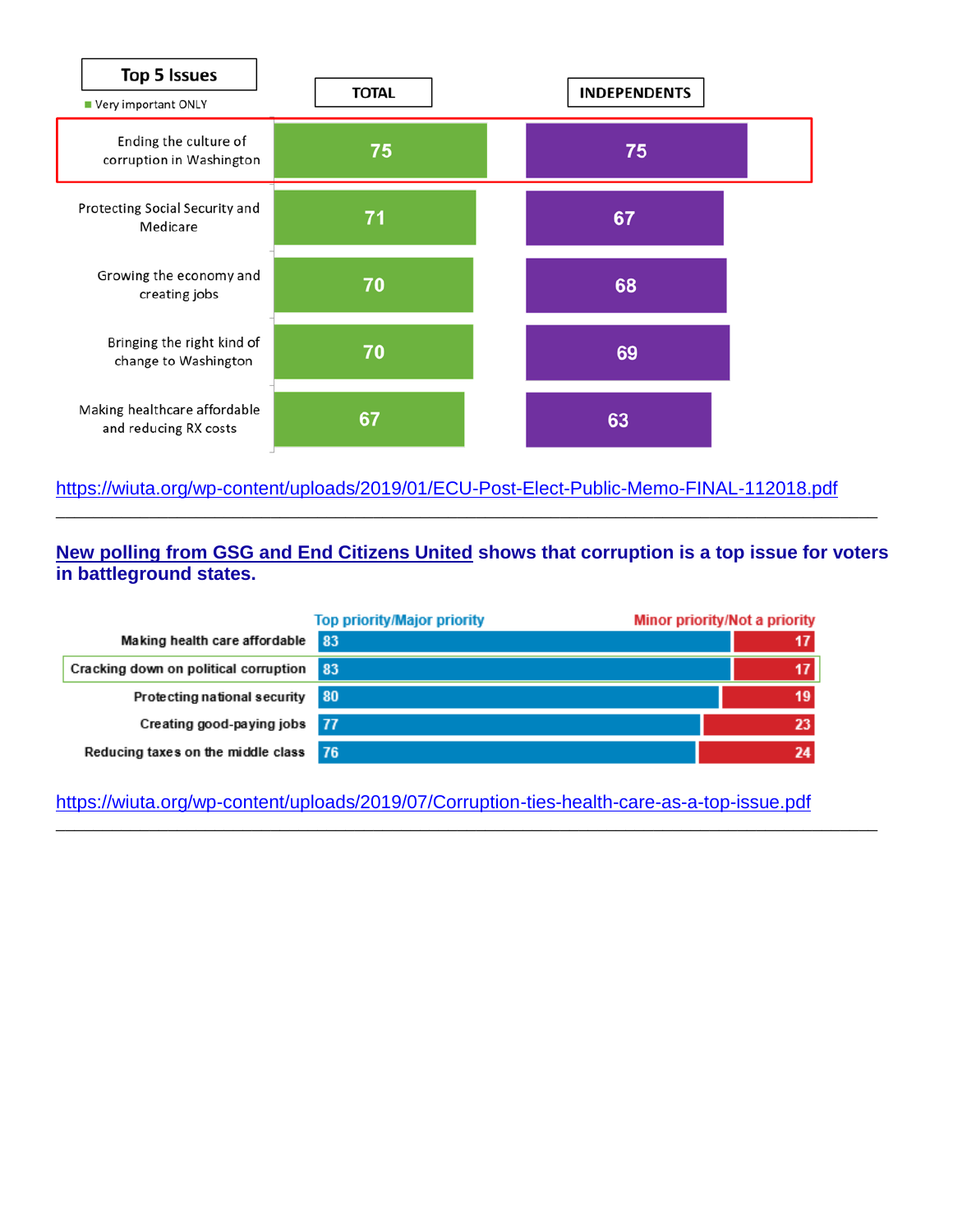### Americans' Satisfaction Levels With the State of the Nation

**W** Very/Somewhat satisfied

The nation's military strength and preparedness

The nation's security from terrorism

The position of women in the nation

The state of the nation's economy

The acceptance of gays and lesbians in the nation

The quality of medical care in the nation

The Social Security and Medicare systems

The nation's policies to reduce or control crime

The quality of the environment in the nation

The position of blacks and other racial minorities in the nation

The nation's energy policies

The role the U.S. plays in world affairs

The amount Americans pay in federal taxes

Government regulation of businesses and industries

The nation's laws or policies on guns

The nation's policies regarding the abortion issue

The quality of public education in the nation

The level of immigration into the country today

The availability of affordable healthcare

The state of race relations

The nation's efforts to deal with poverty and homelessness

The nation's campaign finance laws

GALLUP, JAN. 2-10, 2019